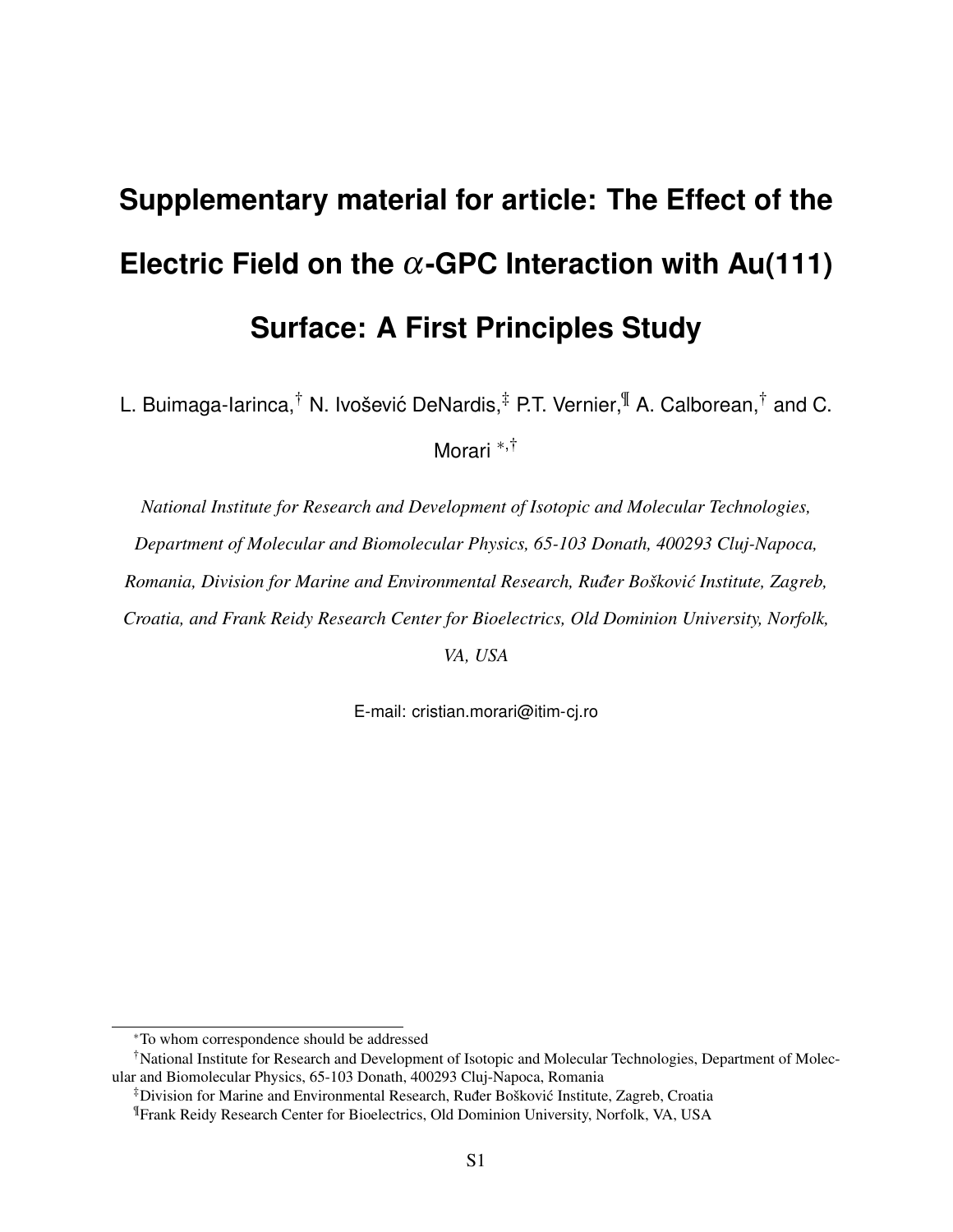## Supporting Information Available



Figure S1: The geometric structures of the  $\alpha$ -GPC and the contour plot of Hartree potential plotted at  $V_H(\vec{r}) = 0.15V$ . RPBE functional was used. Blue/green represents the positive/negative potential values, respectivelly.



Figure S2: The distance between *P*, *N* and the terminal *O* atom in glycerol *O*∗ and Au(111) surface, computed by using RPBE functional. The black square represents the value for the uncharged system while the red and blue triangles represents the electric field orientations (positive/negative relative to the OZ axes).

This material is available free of charge via the Internet at http://pubs.acs.org/.